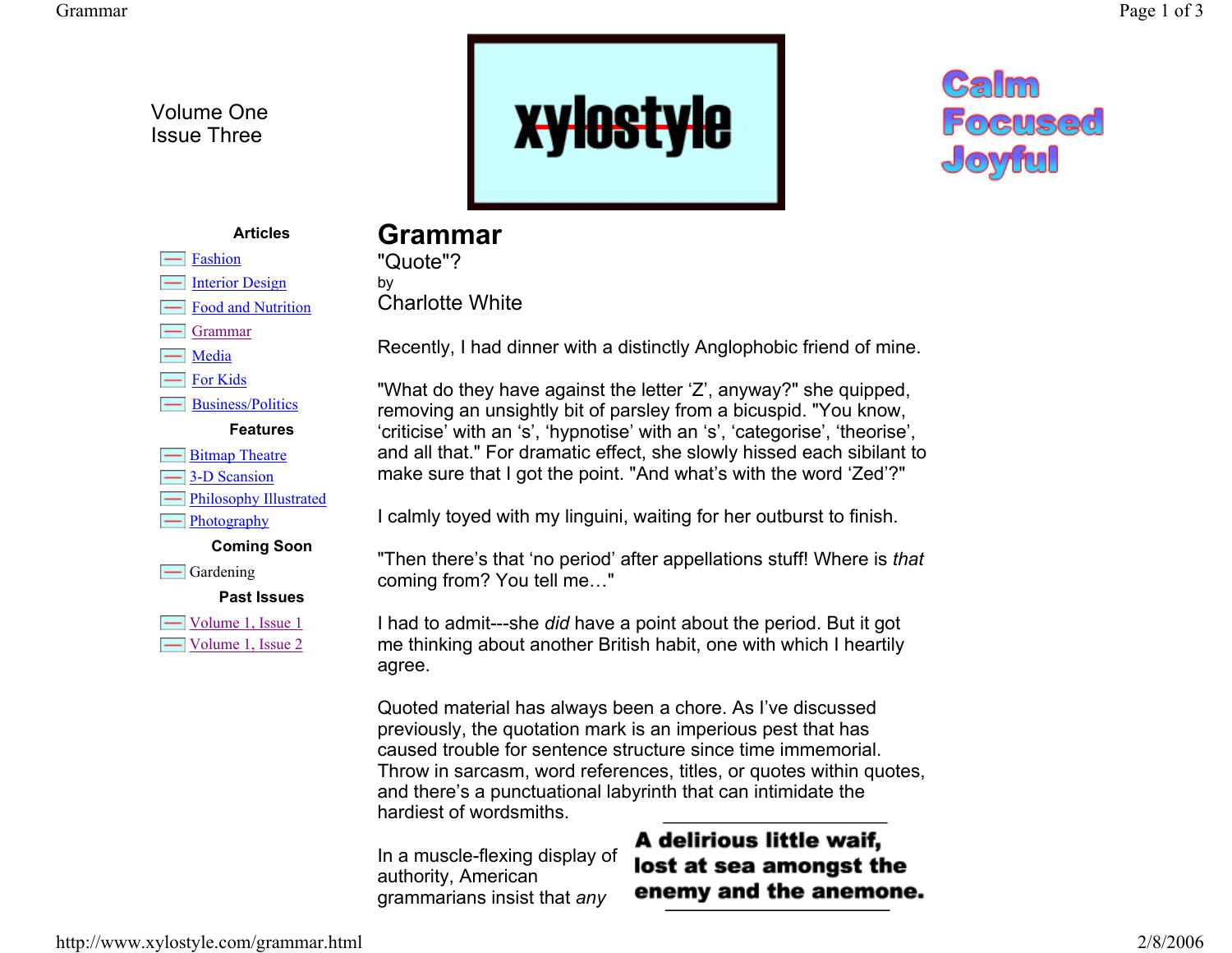Grammar

punctuation must go inside the quotation marks. This is all well and good for *spoken* material, since the punctuation is part of the speech, but it is misapplied when used otherwise.

Consider the following examples.

- z *The sign in the shop window said "Closed," which was somewhat unusual.* This is the punctuation required by teachers throughout the U.S. However, the sign did NOT say "Closed,". It said "Closed". We can be quite sure that the comma was absolutely nowhere to be found in the message.
- z *The shopkeeper slammed the door and said, "Closed."* In this case, the period is clearly part of the speaker's rather rude remark, and it therefore belongs within the quotes.
- *The name of the shop was "Retro!"* Ah, now we get into the essence of confusion. Does the store name include the exclamation point? Or is the sentence meant to convey astonishment?
- A shop named "Retro!"? Imagine the ungainly sight if we yielded to the American "experts"! We'd be looking at this hideous construction: *A shop named "Retro!?"*

A punctuation mark encountering quotes is a delirious little waif, lost at sea amongst the enemy and the anemone. Not sure which way to turn or to whom it belongs, it begs for a life preserver of common sense. Simply ask yourself whether the mark punctuates the quote or the sentence. If the poor thing is part of the quotation, put it inside, but if it's a component of the sentence structure, let it go outside to play.

The Brits are sensibly fastidious when it comes to their language. It's all about clarity, as they well know, and rules should guide rather than obstruct.

But I still don't get the "no period". *c2001, James Burger*